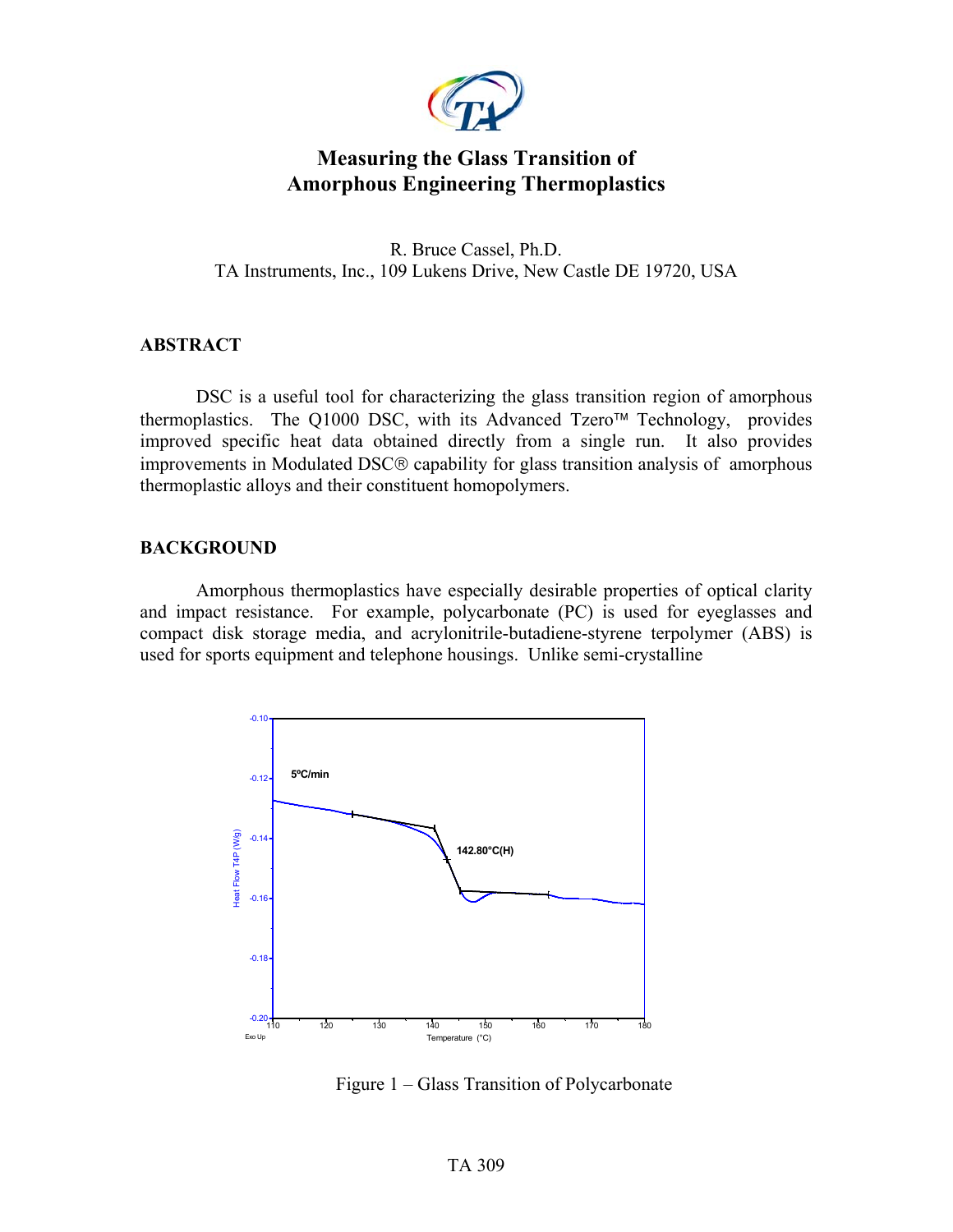thermoplastics that derive their physical properties from a mix of amorphous and crystalline structures, amorphous thermoplastics derive their mechanical properties solely from the characteristics of their amorphous phases. The amorphous phase is obtained by cooling a liquid under conditions that do not permit crystallization. Such cooling produces a solid without the long-range molecular order of a crystal. When heated, an amorphous solid undergoes softening over the glass transition region. Over this temperature range (of several tens of Celsius degrees) typically, the strength, hardness, storage modulus, *etc*. change by several orders of magnitude. The glass transition also results in an increase in volume, heat capacity, coefficient of expansion and molecular mobility. The glass transition temperature range is often adjusted during formulation to improve the physical properties, *e.g*., strength, flexibility or impact resistance, at the service temperature of the finished product.

Differential scanning calorimtery (DSC) has long been used to quantify the glass transition temperature range by analyzing the heat flow to the sample specimen resulting from the change in heat capacity as shown for PC in Figure 1. Typically, a single temperature, called the glass transition temperature (Tg), is taken to represent the temperature range over which the glass transition takes place. Various industries have different preferences for this point (midpoint, inflection point, onset, *etc*.) so that high quality data analysis software provides several options for performing this determination. Additionally, the glass transition has a kinetic component so the value of Tg depends on how the measurement is made and on which physical property is being measured (*1*). For DSC, the experimental variables include the heating (or cooling) rate, the previous thermal treatment of the sample, and the use of temperature modulation to separate thermodynamic and kinetic components.



Figure 2 – The Glass Transition of Polycarbonate at Three Heating Rates. The 10 ºC/min Data is from Three Samples Cooled at 5, 10 and 20 ºC/min.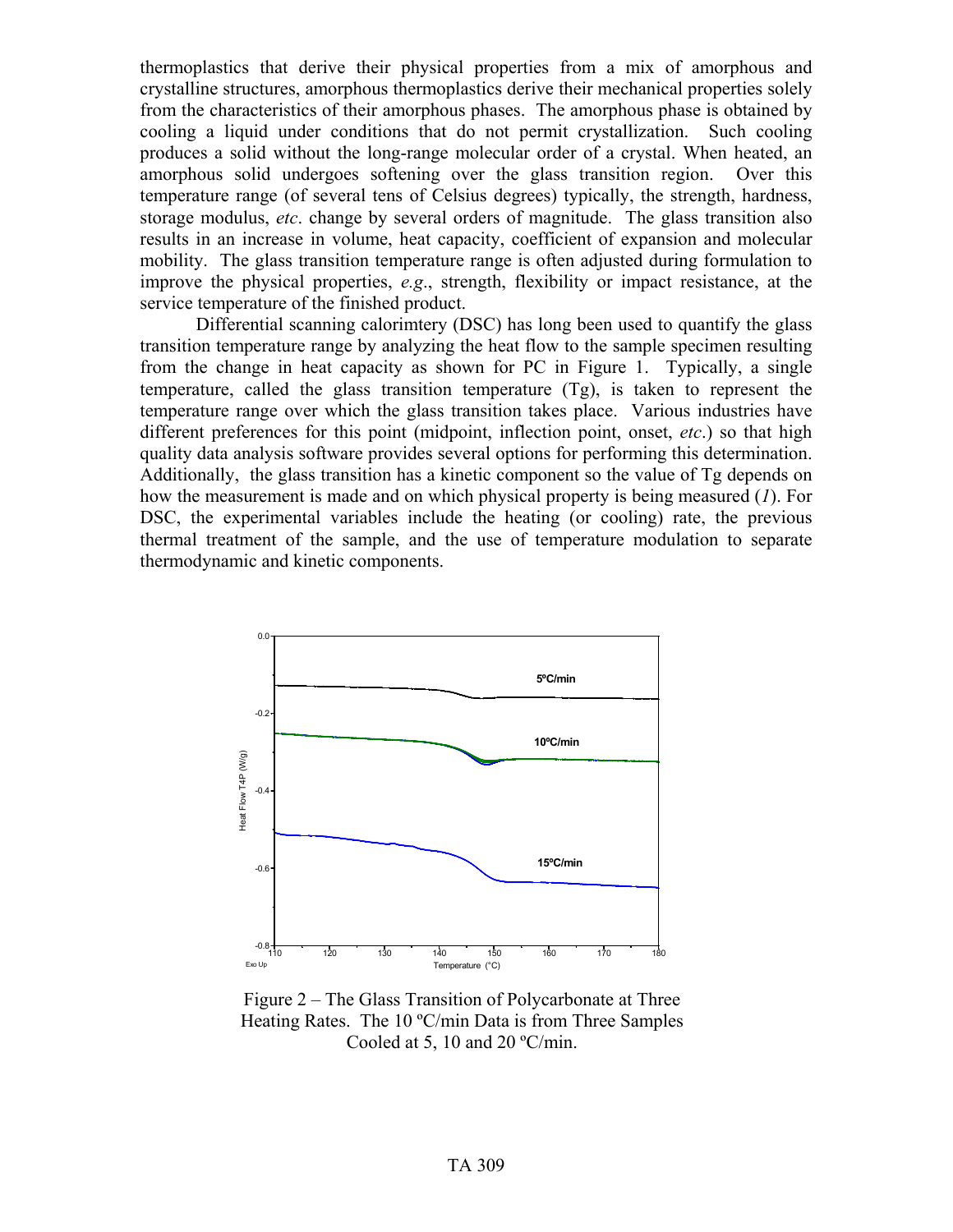#### **EXPERIMENTAL**

A TA Instruments Q1000 DSC, equipped with a Refrigerated Cooling System (RCS), is used to collect this data. The Q1000 uses a novel sensor and signal treatment that removes the distortion caused by the DSC cell itself on the heat flow to the sample specimen (*2, 3*). The result is straighter baselines, sharper transitions, less thermal lag error, and less dependence of the DSC results on the details of the experimental conditions, such as the heating rate, sample size, and encapsulation (*4*).

The polycarbonate test specimen is cut from a commercial CD-ROM used for computer for data storage. The acrylonitrile-butadiene-styrene terpolymer and ABS-PC blends are obtained from a resin suppler in the form of mechanical analysis test bars. Sample size is 10 to 20 mg. Initial runs are performed on samples "as received" and rerun data is analyzed after ballistic cooling from the previous run.

#### **RESULTS AND DISCUSSION**

Figure 2 shows DSC results for polycarbonate obtained at three different, commonly used heating rates after creating a common thermal history by cooling at 10 ºC/min. The displacement from the zero heat flow line is proportional to the heating rate, as is the change in this signal upon traversing the glass transition interval. Thus, for weak or broad glass transitions a fast heating rate is preferred. For this sample the data could be taken equally well at slower rates thus avoiding possible temperature gradients in the sample. The middle curve also show the overlay of three test specimens cooled at 5, 10 and 20 °C/min.



Figure 3 – Polycarbonate Heat Capacity at 5, 10 and 20 °C/min

One of the benefits of presenting experimental data in the form of specific heat capacity is that data taken at different heating rates can easily be compared as shown in Figure 3. Advanced  $Tzero^{TM}$  Technology provides the ability to determine specific heat capacity directly so that there is no need to make multiple runs to obtain this data. Changing between the presentation in Figure 2 and Figure 3 is only a change of displayed units, not in data treatment. This is because the Q1000 DSC removes the slope, offset and curvature component that normally distorts the DSC data. The single curve Cp data in Figure 3 is obtained without subtracting a baseline and obtains the same Cp data before and after the transition shows that these deleterious baseline effects have all been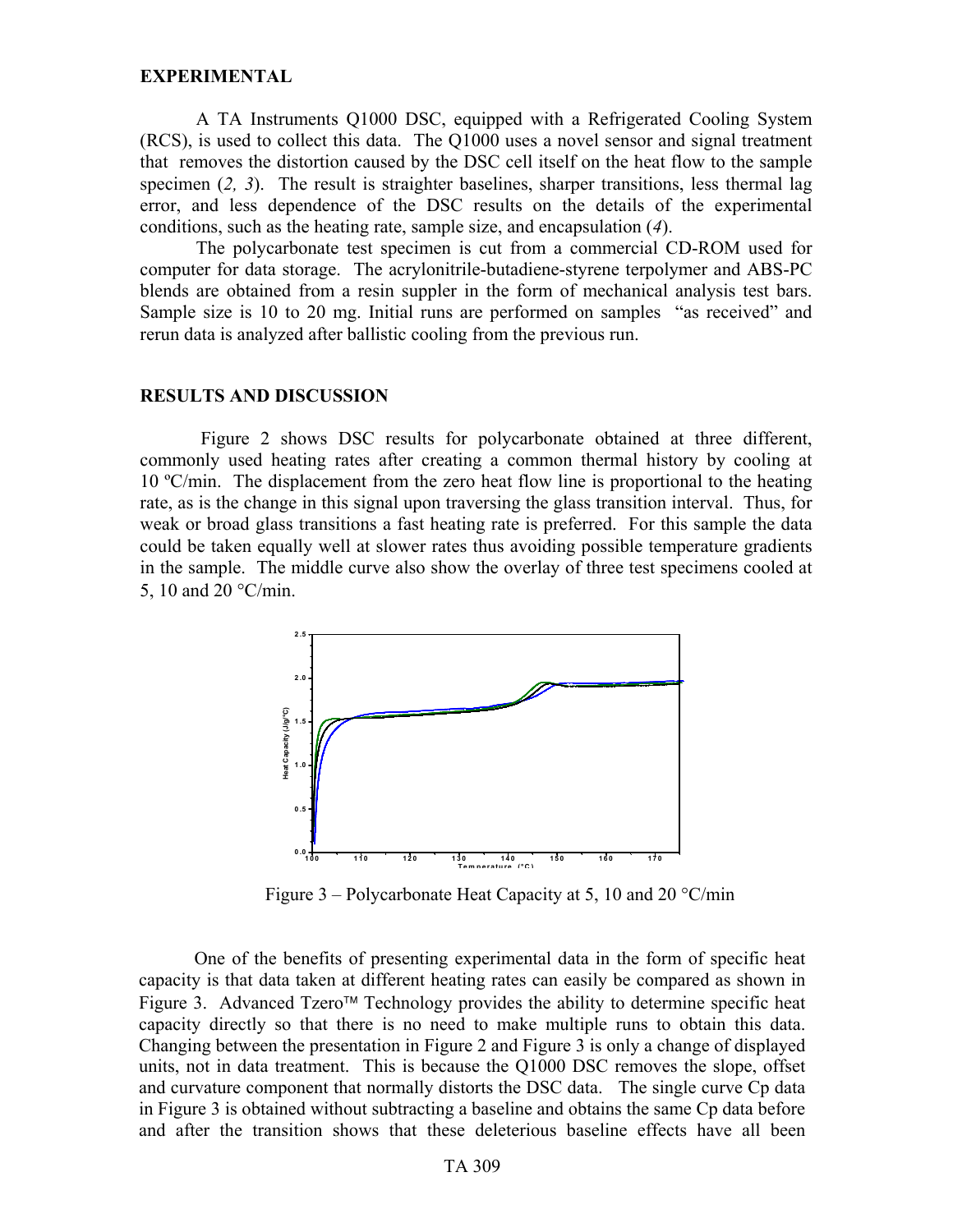removed through the use of the Tzero signals. The fact that the Cp data varies with heating rate within the glass transition region is a predictable variation due to the kinetic aspect of the glass transition.

In formulating an amorphous thermoplastic to obtained desired improvements in physical properties, it is possible to shift the glass transition region, or to add an additional amorphous phase. Shifting the glass transition is achieved by incorporating another miscible polymer (or monomer) into the amorphous phase through copolymerization or blending. When two polymers are partially miscible, the Tg of the mixed amorphous phase will shift between the Tg's of the two homopolymers more or less proportionally to the amount of each component in the mixture. When two polymers are not completely miscible there will be two glass transitions, one for each amorphous phase. By controlling the amount of the two components in the copolymer or polymer blend, the glass transition(s) can be shifted to adjust the physical properties of the formulati



Figure 4 – Heat Capacity of ABS, Initial Heat, Reheat and Reheat Reversing Signal

Acrylonitrile-butadiene-styrene terpolymer is a high performance thermoplastic containing two amorphous phases; a rubbery phase provided by butadiene, and a strength-lending styrene-acrylonitrile (SAN) copolymer two-component phase. It has two glass transitions. The low temperature glass transition is due to the butadiene phase, and the high temperature one is due to the SAN phase. The ratio of A to B to S determines the properties of ABS from essentially a hard rubber to a shock-resistant highmodulus material.

Bair and coworkers showed that careful glass transition measurements are useful for determining the amount of these components in the terpolymer and therefore provide a tool for assessing the quality of ABS formulations (*5*). Bair's work found limited utility, however, due to the need to straighten the instrumental baseline of the then available instruments and to manually generate the heat capacity data. Advanced  $Tzero^{TM}$ Technology and/or MDSC® meets these needs and renders Bair's approach practical. Figure 4 shows the use of the Q1000 DSC with an RCS cooling accessory to determine the transitions in ABS. Because the low temperature transition is around  $-80$  °C, it is (just barely) within the range of the mechanical refrigerator of the RCS, therefore it was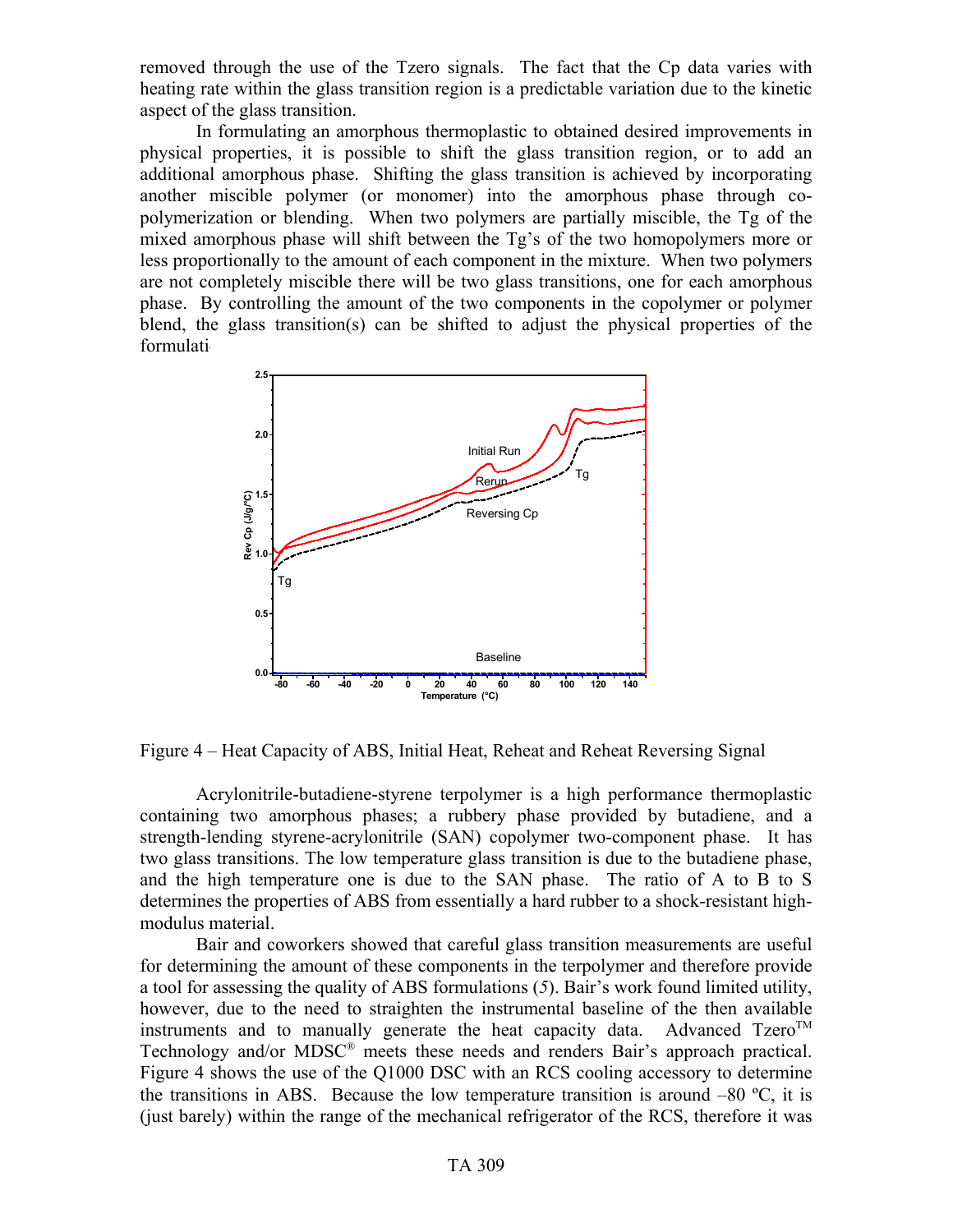not necessary to use a liquid nitrogen-cooling accessory to make these measurements. Also shown on this plot at the bottom of the figure is the DSC baseline. One necessity for accurate Tg measurements is a flat baseline since any underlying instrumental curvature will introduce error in the Tg. The slope in the Cp data is due to the actual increase in the test specimens heat capacity with temperature and is not an instrumentinduced artifact.

The dashed line in Figure 4 is the rapidly reversing Cp data taken from an MDSC experiment. The use of MDSC is recommended for interpreting complex DSC curves since it provides confirmation of the interpretation and isolates the Tg. That is, in Figure 4 the rapidly reversing curve shows an unambiguous sigmoidal change in Cp at the glass transition thus enabling the accurate determination of Tg.

The third amorphous engineering thermoplastic analyzed is a PC-ABS "alloy" containing a blend of polycarbonate and ABS copolymer and other additives to improve the interface between the two. When run by traditional DSC, the thermal curve shows a superimposition of endotherms and glass transitions such that it is difficult to accurately determine Tg. To improve the accuracy of the Tg measurements the analysis was carried out by MDSC. In this way the kinetic components appear on the nonreversing signal while the heat capacity components, which are to be analyzed, appear on the reversing signal. The conventional heat capacity obtained at constant heating rate (without the MDSC modulation) is the sum of these two curves.



Figure 5 - MDSC<sup>®</sup> of PC-ABS Alloy

Based on the ratio of the specific heats capacities at  $0^{\circ}$ C this material is a 50/50 % mixture. If there were no miscibility between the phases then the blend would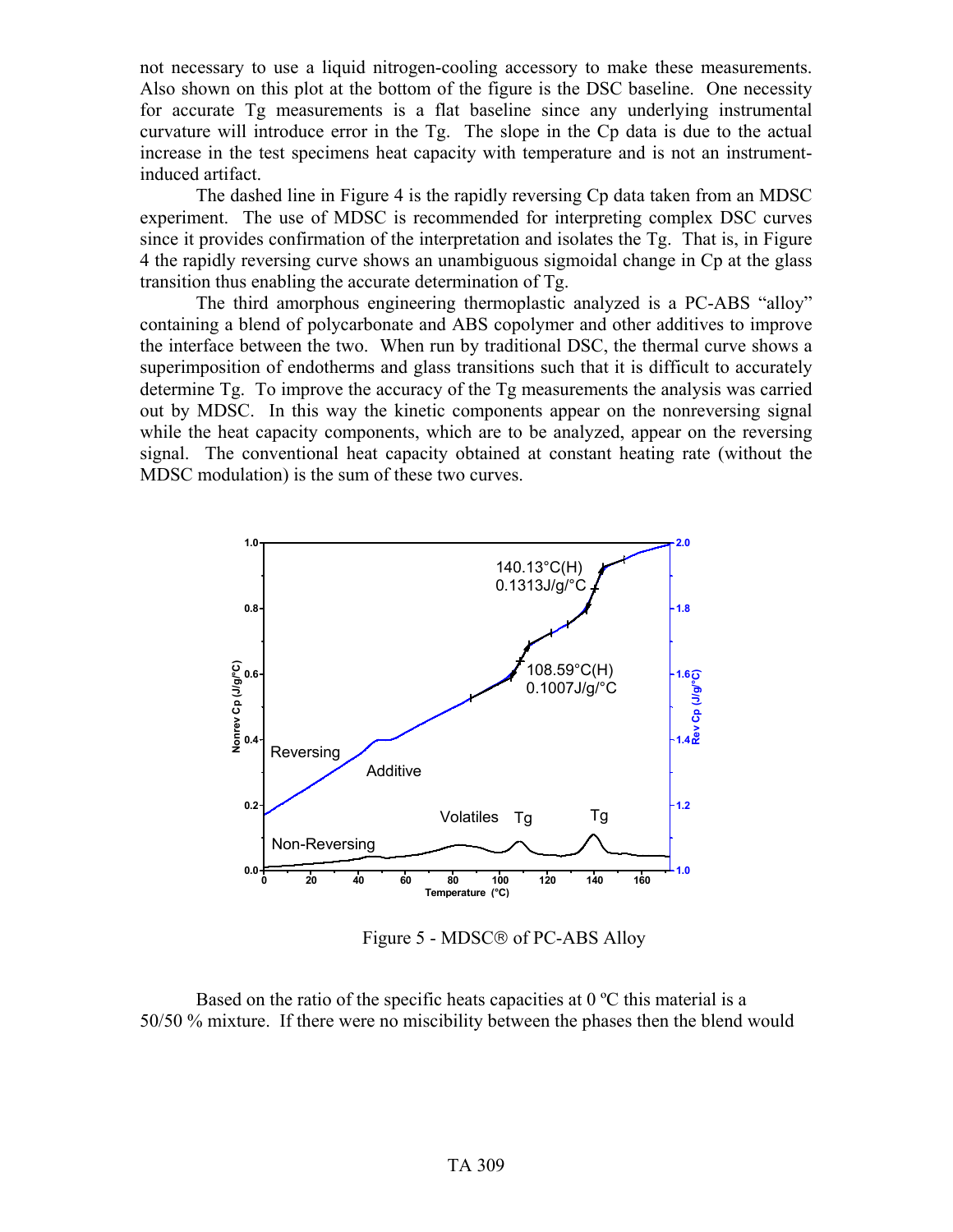look like a simple addition of the two DSC curves. If there were complete miscibility there would be one Tg roughly midway between the SAN and PC glass transitions. If there were partial miscibility then the glass transitions of the mixed amorphous phases would be between the two Tg's of the components, exactly what is observed.



Figure 6 – Reversing Heat Capacity for PC, ABS and PC-ABS Alloy

Assuming that the shift in Tg's is proportional to the amount of each component then the amorphous phase with the lower Tg is 8 % PC and 92 % SAN, and the amorphous phase with the higher Tg is 13 % SAN and 87 % PC. By improving the miscibility of the amorphous phases the formulation increases the bonding across the phase boundaries and improves the physical properties of the blend. The thermal curves showing the Tg determinations are shown in Figure 6. Further insight may be able to be obtained from use of the change in heat capacity, that occurs over each of the glass transition interval, be proportional to the amount of material in each of these phases. While this approach would be valid for the case where the ABS and PC components are from the same stock in the blend and homopolymers, in this case the analysis is only illustrative because the components are not known in detail.

### **SUMMARY**

DSC is a useful tool for characterizing amorphous thermoplastics by determining the glass transition temperatures. This technique is especially useful in the characterization of copolymers and blends where this information may be directly applied to determining the formulation changes required to improve physical properties., The Q Series<sup>™</sup> DSCs offer improved technology, namely, straighter baselines, improved sensitivity, compensated thermal lag and faster MDSC capability for making these determinations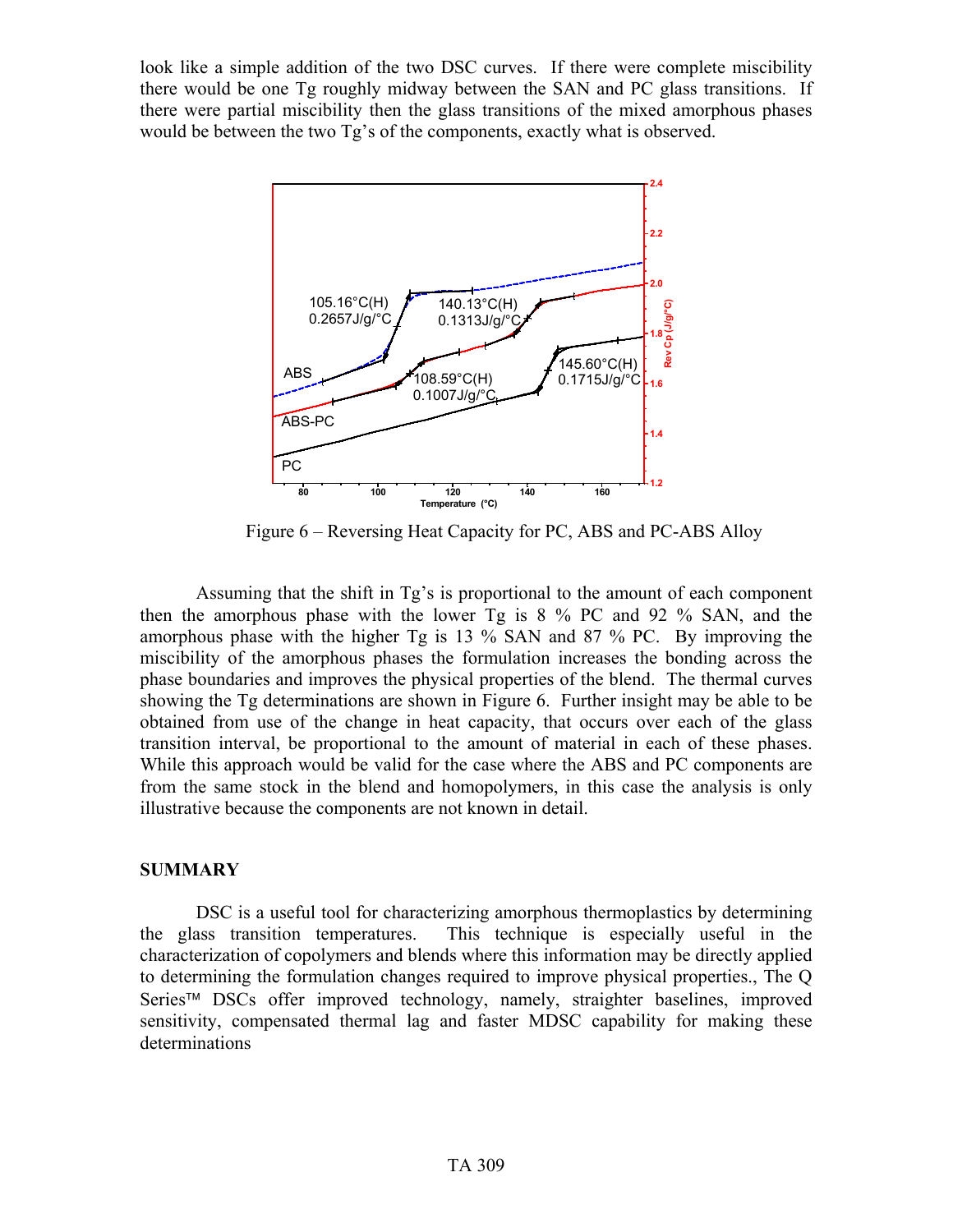## **REFERENCES**

- 1. Assignment of the Glass Transition, Special Technical Publication 1249, R. J. Seyler (Ed.), American Society for Testing and Materials, West Conshohocken, PA, **1984**.
- 2. L. E. Waguespack and R. L. Blaine, "Design of a New DSC Cell with  $Tzero^{TM}$ Technology", *Proceedings of the 29th Conference of the North American Thermal Analysis Society*, **2001**, pp. 720-727.
- 3. R. L. Danley and P. A. Caulfield, "DSC Resolution and Dynamic Response Improvements Obtained by a New Heat Flow Measurement Technique", *Proceedings of the 29th Conference of the North American Thermal Analysis Society*, **2001**, pp. 673-678
- 4. R. L. Danley and P. A. Caulfield, "DSC Baseline Improvements by a Heat Flow Measurement Technique", *Proceedings of the 29th Conference of the North American Thermal Analysis Society*, **2001**, pp. 667-672.
- 5. X. Quan, H. E. Bair and G. E. Johnson*, Macromolecules*, **1989**, 22, p.4631.

## **KEY WORDS**

differential scanning calorimetry, glass transition, heat capacity, modulated differential scanning calorimetry, thermoplastic polymers